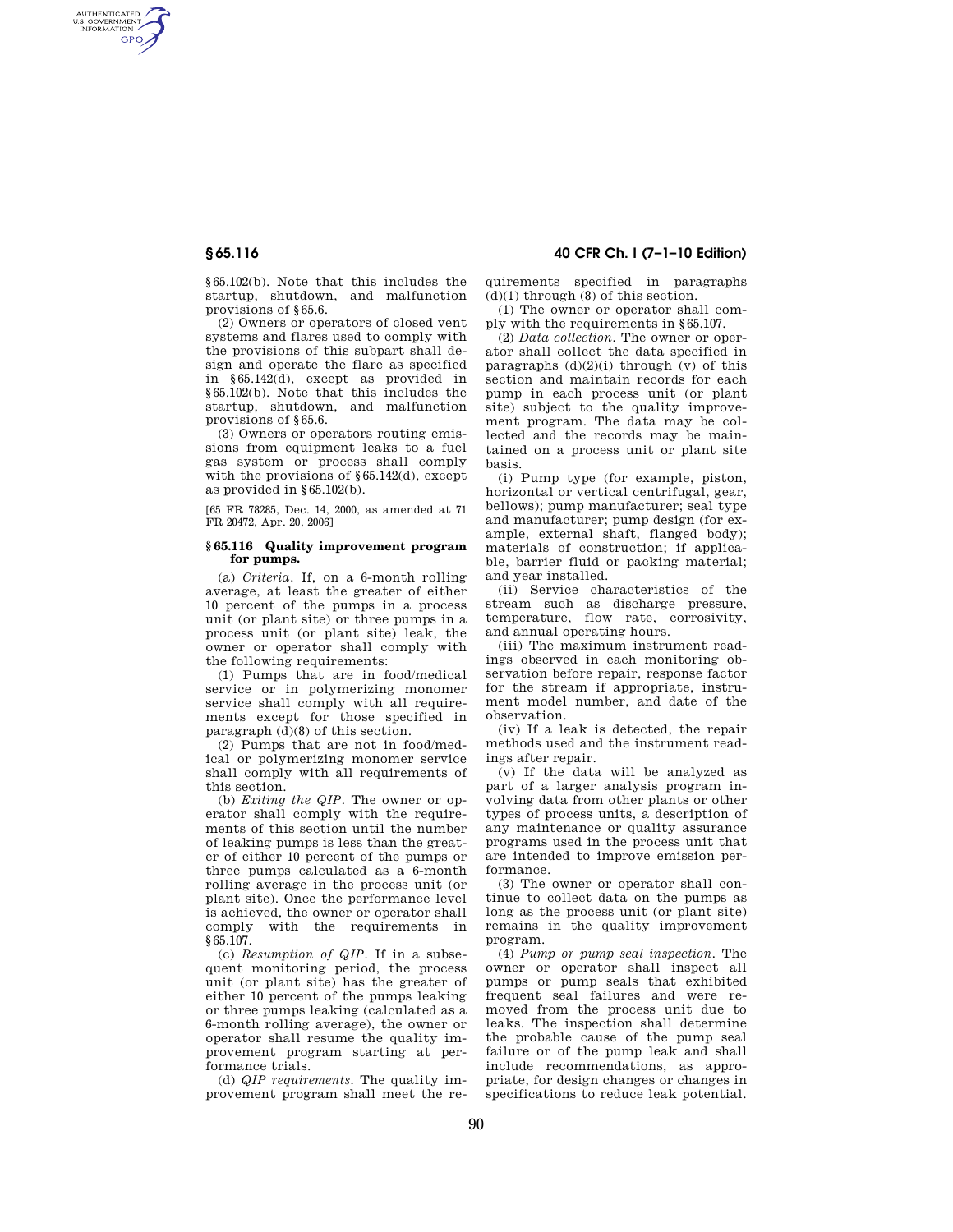## **Environmental Protection Agency § 65.116**

(5) *Data analysis.* (i) The owner or operator shall analyze the data collected to comply with the requirements of paragraph (d)(2) of this section to determine the services, operating or maintenance practices, and pump or pump seal designs or technologies that have poorer than average emission performance and those that have better than average emission performance. The analysis shall determine if specific trouble areas can be identified on the basis of service, operating conditions or maintenance practices, equipment design, or other process-specific factors.

(ii) The analysis shall also be used to determine if there are superior performing pump or pump seal technologies that are applicable to the service(s), operating conditions, or pump or pump seal designs associated with poorer than average emission performance. A superior performing pump or pump seal technology is one with a leak frequency of less than 10 percent for specific applications in the process unit or plant site. A candidate superior performing pump or pump seal technology is one demonstrated or reported in the available literature or through a group study as having low emission performance and as being capable of achieving less than 10 percent leaking pumps in the process unit (or plant site).

(iii) The analysis shall include consideration of the following information:

(A) The data obtained from the inspections of pumps and pump seals removed from the process unit due to leaks;

(B) Information from the available literature and from the experience of other plant sites that will identify pump designs or technologies and operating conditions associated with low emission performance for specific services; and

(C) Information on limitations on the service conditions for the pump seal technology operating conditions as well as information on maintenance procedures to ensure continued low emission performance.

(iv) The data analysis may be con-<br>ducted through an inter- or through an inter- or intracompany program (or through some combination of the two approaches) and may be for a single process unit, a plant site, a company, or a group of process units.

(v) The first analysis of the data shall be completed no later than 18 months after the start of the quality improvement program. The first analysis shall be performed using data collected for a minimum of 6 months. An analysis of the data shall be done each year the process unit is in the quality improvement program.

(6) *Trial evaluation program.* A trial evaluation program shall be conducted at each plant site for which the data analysis does not identify use of superior performing pump seal technology or pumps that can be applied to the areas identified as having poorer than average performance except as provided in paragraph  $(d)(6)(v)$  of this section. The trial program shall be used to evaluate the feasibility of using in the process unit (or plant site) the pump designs or seal technologies, and operating and maintenance practices that have been identified by others as having low emission performance.

(i) The trial evaluation program shall include on-line trials of pump seal technologies or pump designs and operating and maintenance practices that have been identified in the available literature or in analysis by others as having the ability to perform with leak rates below 10 percent in similar services, as having low probability of failure, or as having no external actuating mechanism in contact with the process fluid. If any of the candidate superior performing pump seal technologies or pumps is not included in the performance trials, the reasons for rejecting specific technologies from consideration shall be documented as required in paragraph (e)(3)(ii) of this section.

(ii) The number of pump seal technologies or pumps in the trial evaluation program shall be the lesser of 1 percent or two pumps for programs involving single process units, and the lesser of 1 percent or five pumps for programs involving a plant site or groups of process units. The minimum number of pumps or pump seal technologies in a trial program shall be one.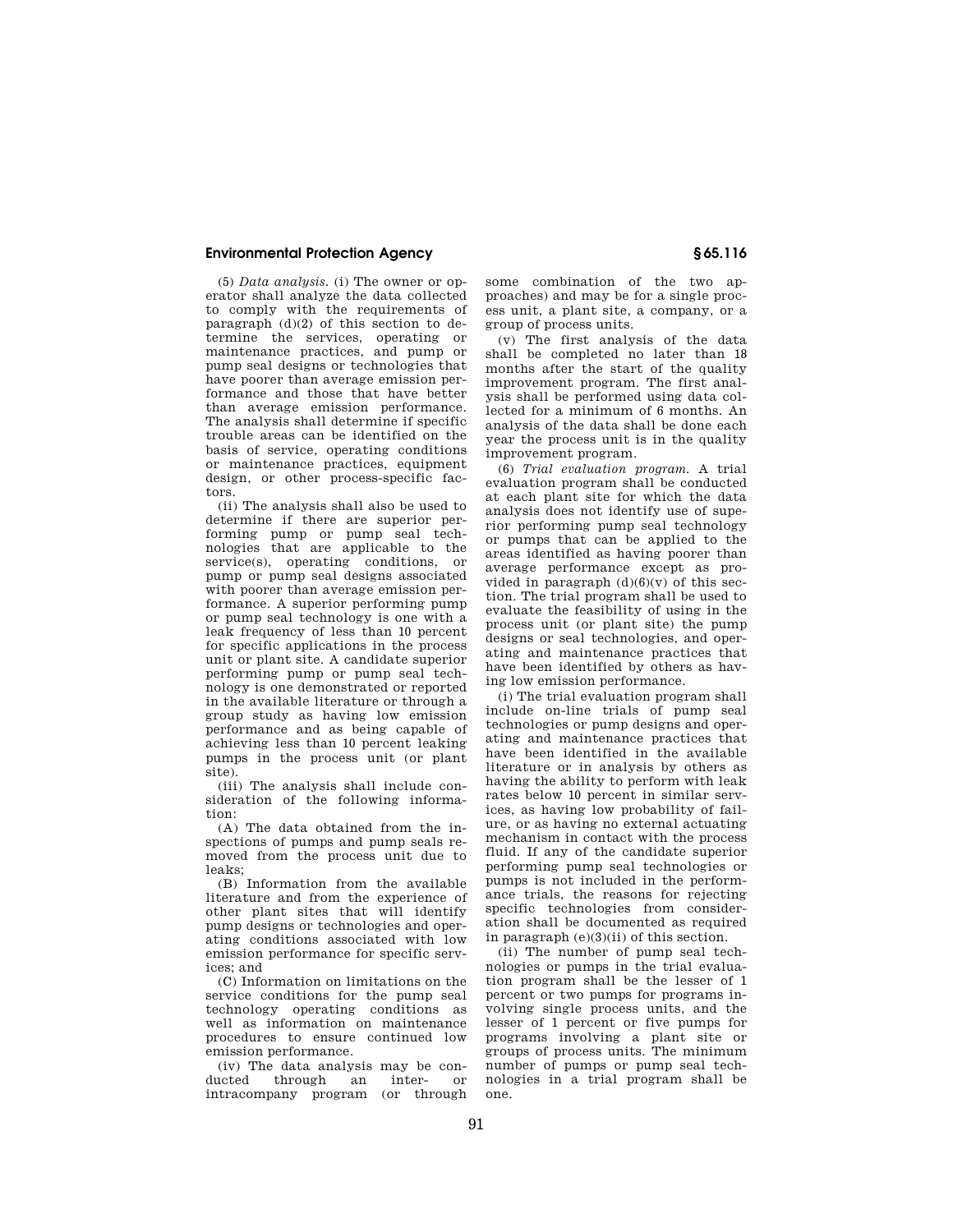(iii) The trial evaluation program shall specify and include documentation of the following information:

(A) The candidate superior performing pump seal designs or technologies to be evaluated, the stages for evaluating the identified candidate pump designs or pump seal technologies, including the time period necessary to test the applicability;

(B) The frequency of monitoring or inspection of the equipment;

(C) The range of operating conditions over which the component will be evaluated; and

(D) Conclusions regarding the emission performance and the appropriate operating conditions and services for the trial pump seal technologies or pumps.

(iv) The performance trials shall initially be conducted at least for a 6 month period beginning not later than 18 months after the start of the quality improvement program. No later than 24 months after the start of the quality improvement program, the owner or operator shall have identified pump seal technologies or pump designs that, combined with appropriate process, operating, and maintenance practices, operate with low emission performance for specific applications in the process unit. The owner or operator shall continue to conduct performance trials as long as no superior performing design or technology has been identified, except as provided in paragraph  $(d)(6)(vi)$ of this section. The initial list of superior emission performance pump designs or pump seal technologies shall be amended in the future, as appropriate, as additional information and experience are obtained.

(v) Any plant site with fewer than 400 valves and owned by a corporation with fewer than 100 employees shall be exempt from trial evaluations of pump seals or pump designs. Plant sites exempt from the trial evaluations of pumps shall begin the pump seal or pump replacement program at the start of the fourth year of the quality improvement program.

(vi) An owner or operator who has conducted performance trials on all alternative superior emission performance technologies suitable for the required applications in the process unit

# **§ 65.116 40 CFR Ch. I (7–1–10 Edition)**

may stop conducting performance trials provided that a superior performing design or technology has been demonstrated, or there are no technically feasible alternative superior technologies remaining. The owner or operator shall prepare an engineering evaluation documenting the physical, chemical, or engineering basis for the judgment that the superior emission performance technology is technically infeasible or demonstrating that it would not reduce emissions.

(7) *Quality assurance program.* Each owner or operator shall prepare and implement a pump quality assurance program that details purchasing specifications and maintenance procedures for all pumps and pump seals in the process unit. The quality assurance program may establish any number of categories, or classes, of pumps as needed to distinguish among operating conditions and services associated with poorer than average emission performance, as well as those associated with better than average emission performance. The quality assurance program shall be developed considering the findings of the data analysis required under paragraph (d)(5) of this section, if applicable; the findings of the trial evaluation required in paragraph (d)(6) of this section; and the operating conditions in the process unit. The quality assurance program shall be updated each year as long as the process unit has the greater of either 10 percent or more leaking pumps or has three leaking pumps.

(i) The quality assurance program shall meet the following requirements:

(A) Establish minimum design standards for each category of pumps or pump seal technology. The design standards shall specify known critical parameters such as tolerance, manufacturer, materials of construction, previous usage, or other applicable identified critical parameters;

(B) Require that all equipment orders specify the design standard (or minimum tolerances) for the pump or the pump seal;

(C) Provide for an audit procedure for quality control of purchased equipment to ensure conformance with purchase specifications. The audit program may be conducted by the owner or operator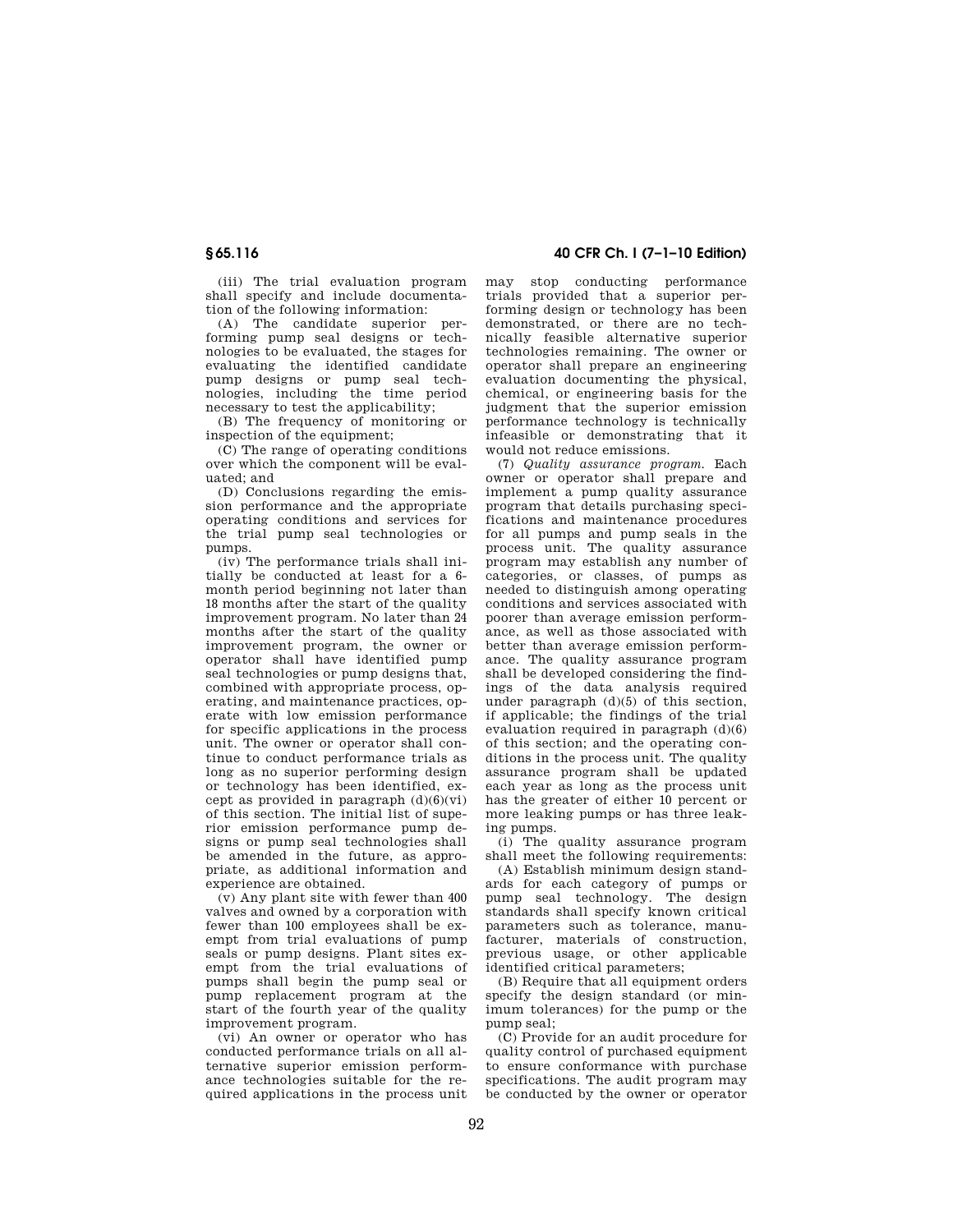## **Environmental Protection Agency § 65.116**

of the plant site or process unit or by a designated representative; and

(D) Detail off-line pump maintenance and repair procedures. These procedures shall include provisions to ensure that rebuilt or refurbished pumps and pump seals will meet the design specifications for the pump category and will operate so that emissions are minimized.

(ii) The quality assurance program shall be established no later than the start of the third year of the quality improvement program for plant sites with 400 or more valves or 100 or more employees, and no later than the start of the fourth year of the quality improvement program for plant sites with less than 400 valves and less than 100 employees.

(8) *Pump or pump seal replacement.* Beginning at the start of the third year of the quality improvement program for plant sites with 400 or more valves or 100 or more employees and at the start of the fourth year of the quality improvement program for plant sites with less than 400 valves and less than 100 employees, the owner or operator shall replace as described in paragraphs  $(d)(8)(i)$  and (ii) of this section the pumps or pump seals that are not superior emission performance technology with pumps or pump seals that have been identified as superior emission performance technology and that comply with the quality assurance standards for the pump category. Superior emission performance technology is that category or design of pumps or pump seals with emission performance that, when combined with appropriate process, operating, and maintenance practices, will result in less than 10 percent leaking pumps for specific applications in the process unit or plant site. Superior emission performance technology includes material or design changes to the existing pump, pump seal, seal support system, installation of multiple mechanical seals or equivalent, or pump replacement.

(i) Pumps or pump seals shall be replaced at the rate of 20 percent per year based on the total number of pumps in light liquid service. The calculated value shall be rounded to the nearest nonzero integer value. The minimum number of pumps or pump seals shall be one. Pump replacement shall continue until all pumps subject to the requirements of §65.107 are pumps determined to be superior performance technology.

(ii) The owner or operator may delay replacement of pump seals or pumps with superior technology until the next planned process unit shutdown provided the number of pump seals and pumps replaced is equivalent to the 20 percent or greater annual replacement rate.

(iii) The pumps shall be maintained as specified in the quality assurance program.

(e) *QIP recordkeeping.* In addition to the records required by paragraph  $(d)(2)$ of this section, the owner or operator shall maintain records for the period of the quality improvement program for the process unit as specified in paragraphs (e)(1) through (6) of this section.

(1) When using a pump quality improvement program as specified in this section, record the following information:

(i) The rolling average percent leaking pumps.

(ii) Documentation of all inspections conducted under the requirements of paragraph (d)(4) of this section and any recommendations for design or specification changes to reduce leak frequency.

(iii) The beginning and ending dates while meeting the requirements of paragraph (d) of this section.

(2) If a leak is not repaired within 15 calendar days after discovery of the leak, the reason for the delay and the expected date of successful repair.

(3) Records of all analyses required in paragraph (d) of this section. The records will include the following information:

(i) A list identifying areas associated with poorer than average performance and the associated service characteristics of the stream, the operating conditions, and the maintenance practices.

(ii) The reasons for rejecting specific candidate superior emission performing pump technology from performance trials.

(iii) The list of candidate superior emission performing valve or pump technologies and documentation of the